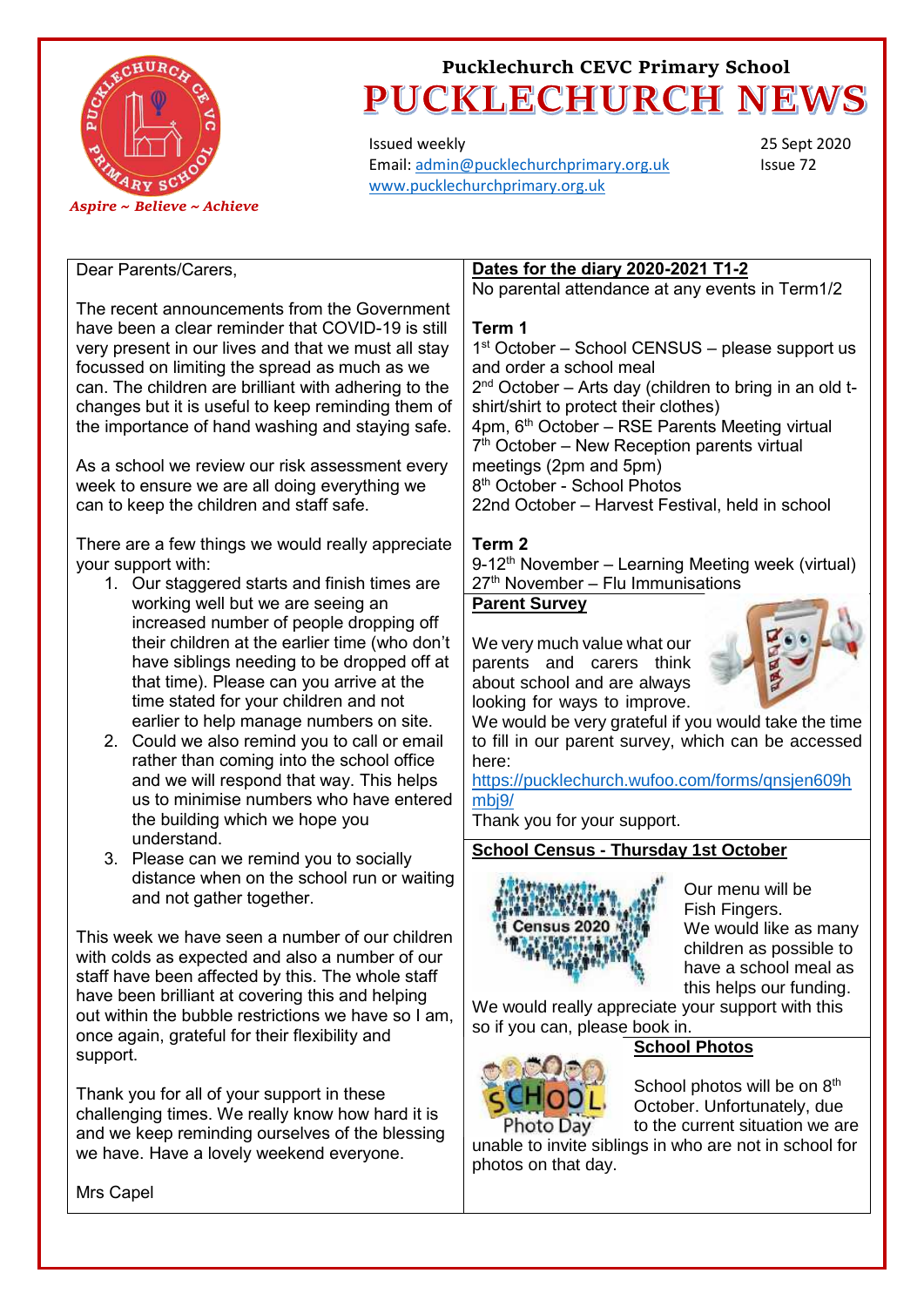

Issued weekly Email: admin@pucklechurchprimary.org.uk www.pucklechurchprimary.org.uk

25 Sept 2020 Issue 72

₹



Delivering with you

# **Keeping safe**<br>at our school

Help us keep everyone safe when dropping off and picking up your child:



Wash your hands before and after taking or collecting vour child from school.



Leave promptly after drop off/pick up.



your allocated drop off/pick up time.

Arrive on time for



Keep your distance from others.



Avoid gathering in groups around the gate. Give people space to enter and exit.



If anyone in your household has any symptoms of Covid-19 call us to let us know - DO NOT come to school.

Stop the spread. Do the right thing.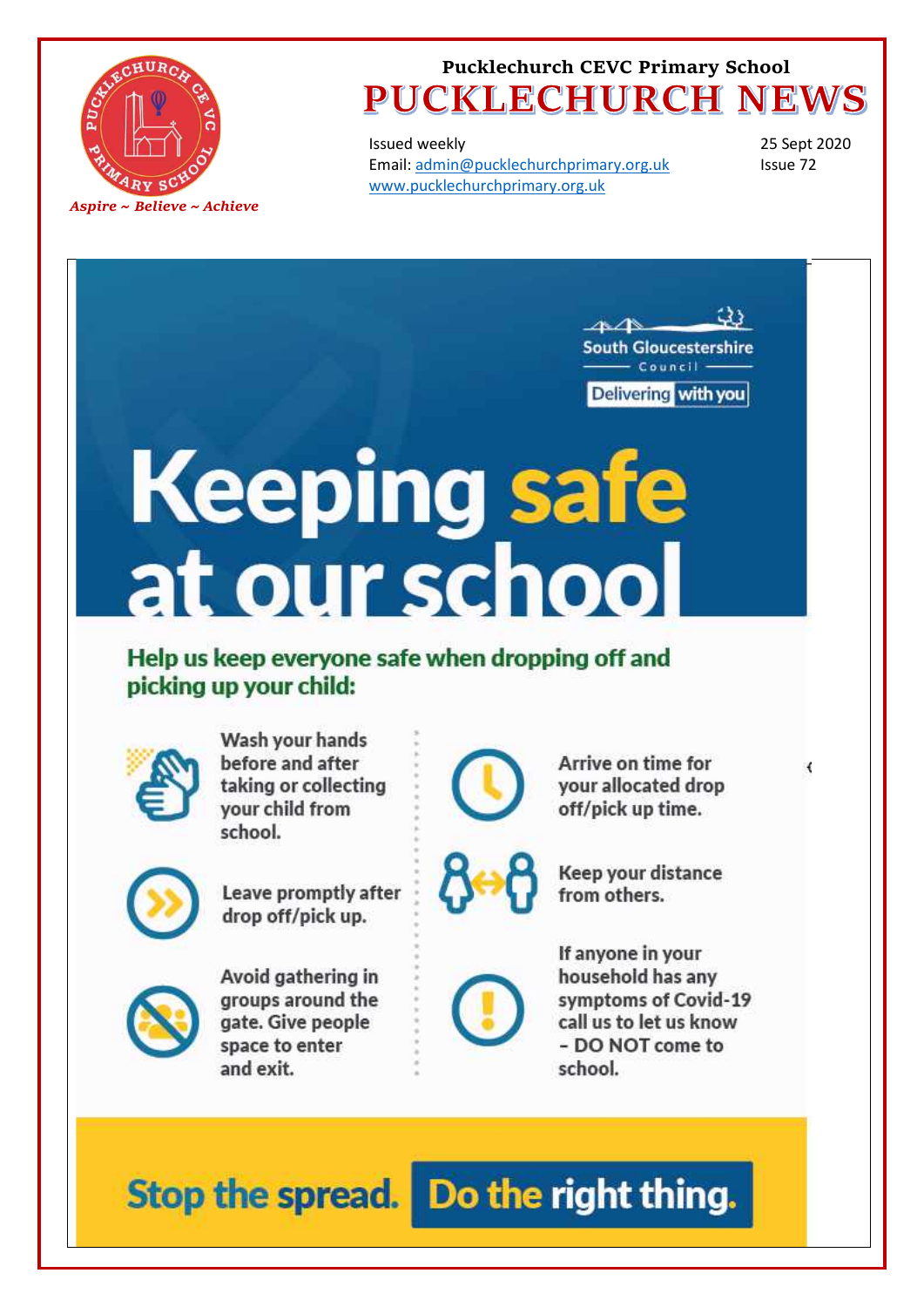

Issued weekly Email[: admin@pucklechurchprimary.org.uk](mailto:admin@pucklechurchprimary.org.uk) [www.pucklechurchprimary.org.uk](http://www.pucklechurchprimary.org.uk/)

25 Sept 2020 Issue 72



### **New School Website**

We are very pleased to announce that the school has a [brand new website,](http://www.pucklechurchprimary.org.uk/) featuring all the information and news that you will need. Please do visit it to see what it includes that could be useful to you in the future – there is a specific **Parent section**, with many pages designed to support you and your child with their education at Pucklechurch Primary School. There are **dedicated hub pages**, where details of PE lessons, homework and other news will be shared, along with a **curriculum section** where you can find out about all of our subjects.

We would not be able to have achieved this without the help and support of **Bob Hyde**, a local of Pucklechurch, who has dedicated his time and expertise to

**Extended in the standar and expertise to**<br>[creating this with us. We would like to thank him for everythi](http://www.pucklechurchprimary.org.uk)ng he has done, and continues to do, in Paronts keeping us live and relevant on the World Wide Web!

If you have any suggestions of how to improve the website, please do email the office [\(admin@pucklechurchprimary.org.uk\)](mailto:admin@pucklechurchprimary.org.uk) – we want this to be a useful resource for you, our families, and hope that it answers many of your questions, as well as letting prospective parents know what we're all about!

| This week's results are:<br>Armstrong JJ - 55%<br>Armstrong RF - 62%<br>Armstrong AC - 71%<br>Newton SM - 72%<br>Newton GJ - 72%<br>King NO - 84%<br>King JC - 67%<br>Well done to King NO for being this week's<br>champions! | <b>Virtual Visits for Reception Parents</b>                                                                                                                                                                                                                                                                                                                                                                                                                                                                                                                          | <b>Reading</b> |
|--------------------------------------------------------------------------------------------------------------------------------------------------------------------------------------------------------------------------------|----------------------------------------------------------------------------------------------------------------------------------------------------------------------------------------------------------------------------------------------------------------------------------------------------------------------------------------------------------------------------------------------------------------------------------------------------------------------------------------------------------------------------------------------------------------------|----------------|
|                                                                                                                                                                                                                                | Sadly, we are currently not able to invite Reception<br>parents for the 2021 intake into the school to meet<br>with us and look around. Instead, we are offering<br>virtual visits – this will entail watching a short video<br>of the school followed by a live video call, to<br>provide an opportunity for parents to ask<br>questions.<br>These virtual visits will take place on 7 <sup>th</sup> October at<br>2pm and 5pm. If you would like to join, please sign<br>up by clicking the link below:<br>https://pucklechurch.wufoo.com/forms/z8gl0211s8<br>yhh/ |                |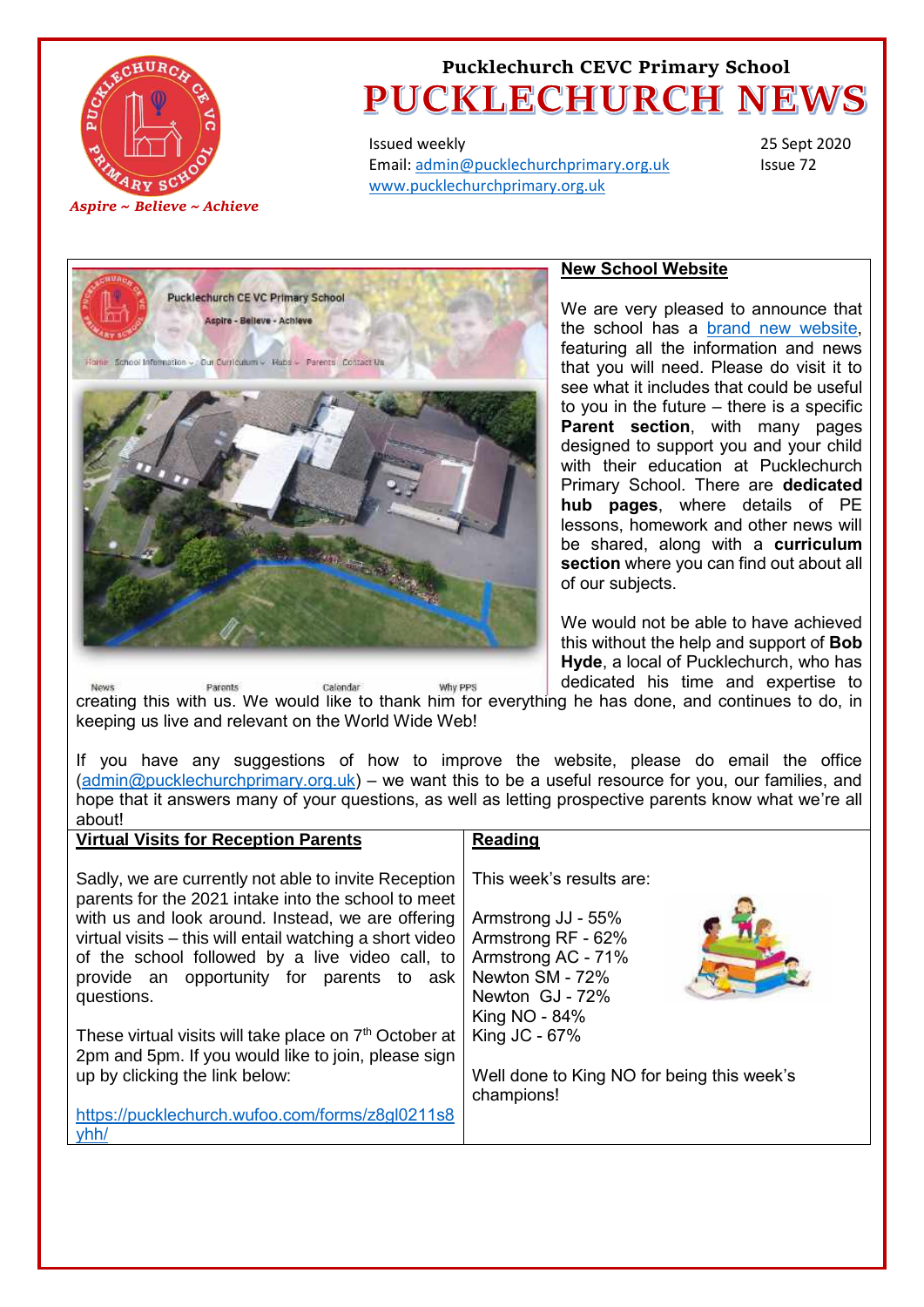

Issued weekly Email[: admin@pucklechurchprimary.org.uk](mailto:admin@pucklechurchprimary.org.uk) [www.pucklechurchprimary.org.uk](http://www.pucklechurchprimary.org.uk/)

25 Sept 2020 Issue 72

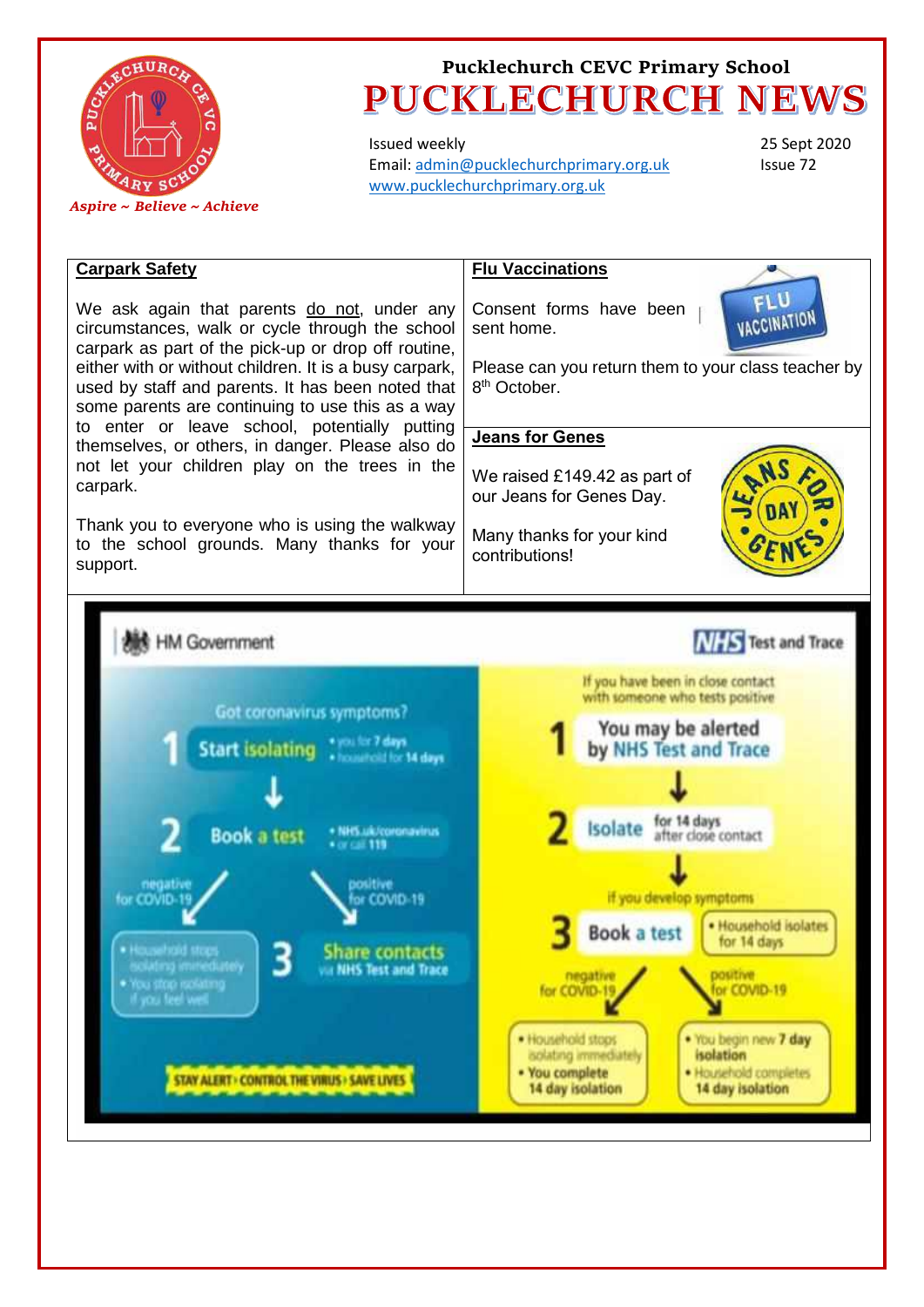

Issued weekly Email[: admin@pucklechurchprimary.org.uk](mailto:admin@pucklechurchprimary.org.uk) [www.pucklechurchprimary.org.uk](http://www.pucklechurchprimary.org.uk/)

25 Sept 2020 Issue 72